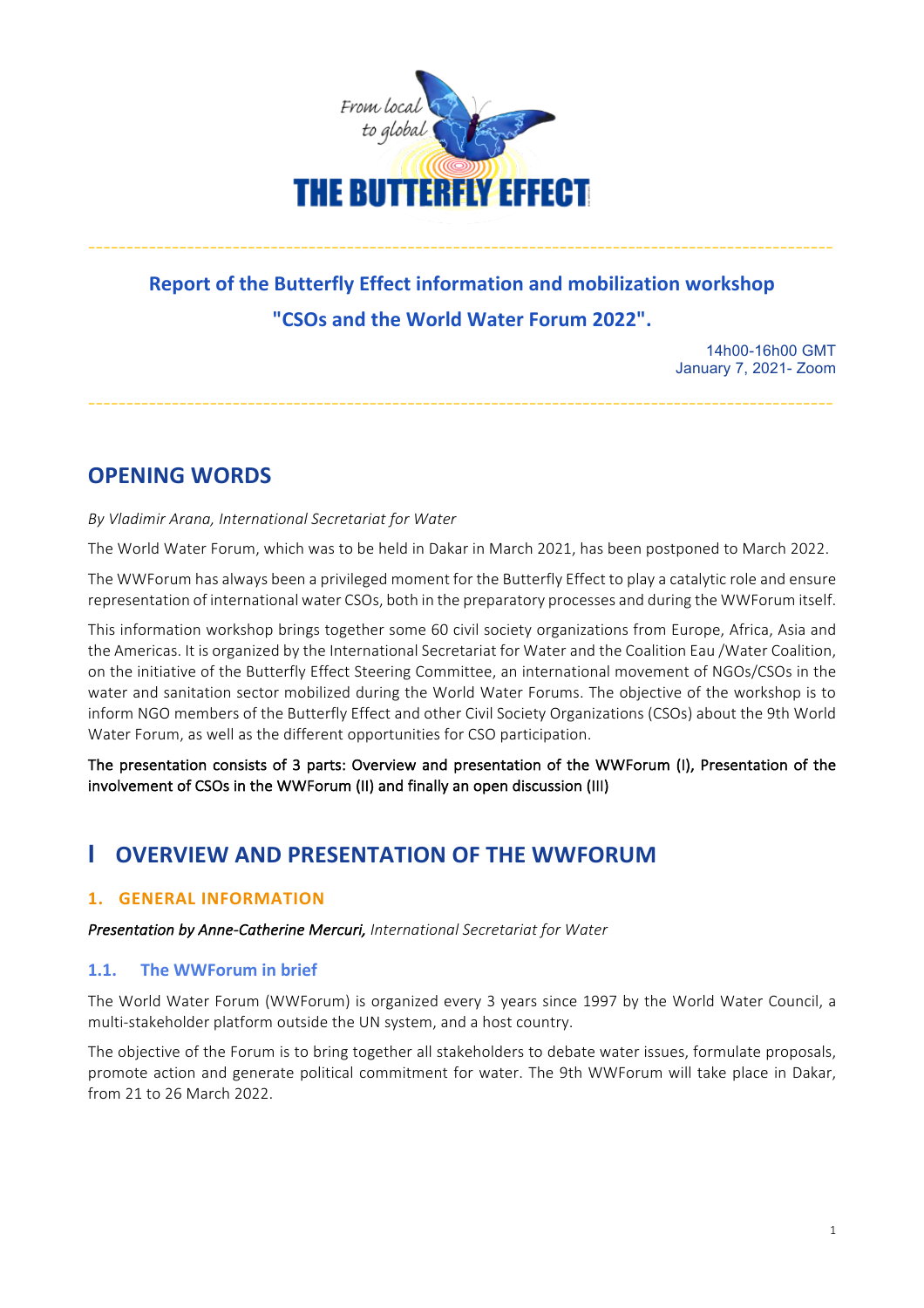## **1.2. Preparatory process**

#### 1.2.1. The action groups

As part of the WWForum preparatory process, 23 action groups were set up in March 2020 following a call for applications. Their role is to submit ideas for actions on the various sub-themes of the 4 thematic priorities, which represent the objectives that the Forum will strive to achieve. Projects are associated with these actions.

### $\rightarrow$  *There is a possibility for NGOs/CSOs to participate in the consultations that will be organized on each action from January 15 to March 15, 2021 (see next point).*

#### 1.2.2. The consultative process

Consultative groups bring together a broader community of practice. CSOs/NGOs can take part in the consultative process, which will take place on the DISSO collaborative platform by registering via the application form: https://tinyurl.com/y776an9q

At the end of the consultation process, the action groups will carefully review the contributions and select those they consider most relevant and consistent with the actions. Finalized proposals will be submitted to the pilot groups for validation at the end of the consultative process.

### *1.2.3. Calendar*

The updated forum's calendar is available on this link: https://www.worldwaterforum.org/en/node/418

## **1.3.** The Heads of States summit

The summit of Heads of State is of particular importance because it is an initiative of the Senegalese President Macky Sall. Its objective is to facilitate an exceptional political mobilization to reduce the backlog in the implementation of the SDGs and more particularly SDG 6.

A task force dedicated to the summit was set up in February 2020 but there is still a lot of uncertainty about the holding of this event because of the Covid pandemic.

New information should be available in the coming weeks/months.

## **1.4. Label Dakar 2021**

Labeling was launched on January 16, 2019. It aims to collect, support and showcase projects from around the world that have a real economic, social and environmental impact. The labeled projects will benefit from international exposure during the forum. There is no possibility of direct co-financing of projects.

 $\rightarrow$  It is possible for NGOs/CSOs to submit projects via the open application procedure: http://worldwaterforum.org/en/form/initiative-dakar-2021

## **2. WHAT ARE THE STRATEGIC INTEREST OF THE WWFORUM ?**

#### *Presentation by Sandra Métayer, Coalition Eau* – *Water Coalition*

## **2.1.** Which opportunities?

A space for multi-stakeholder exchanges and meetings, useful for:

- $\circ$  Keeping up to date with the reflections and debates that animate the sector
- o Promoting its action to the international water community
- o Meeting partners (networking)

An opportunity to strengthen national advocacy and dynamics before the event and to organize social mobilizations.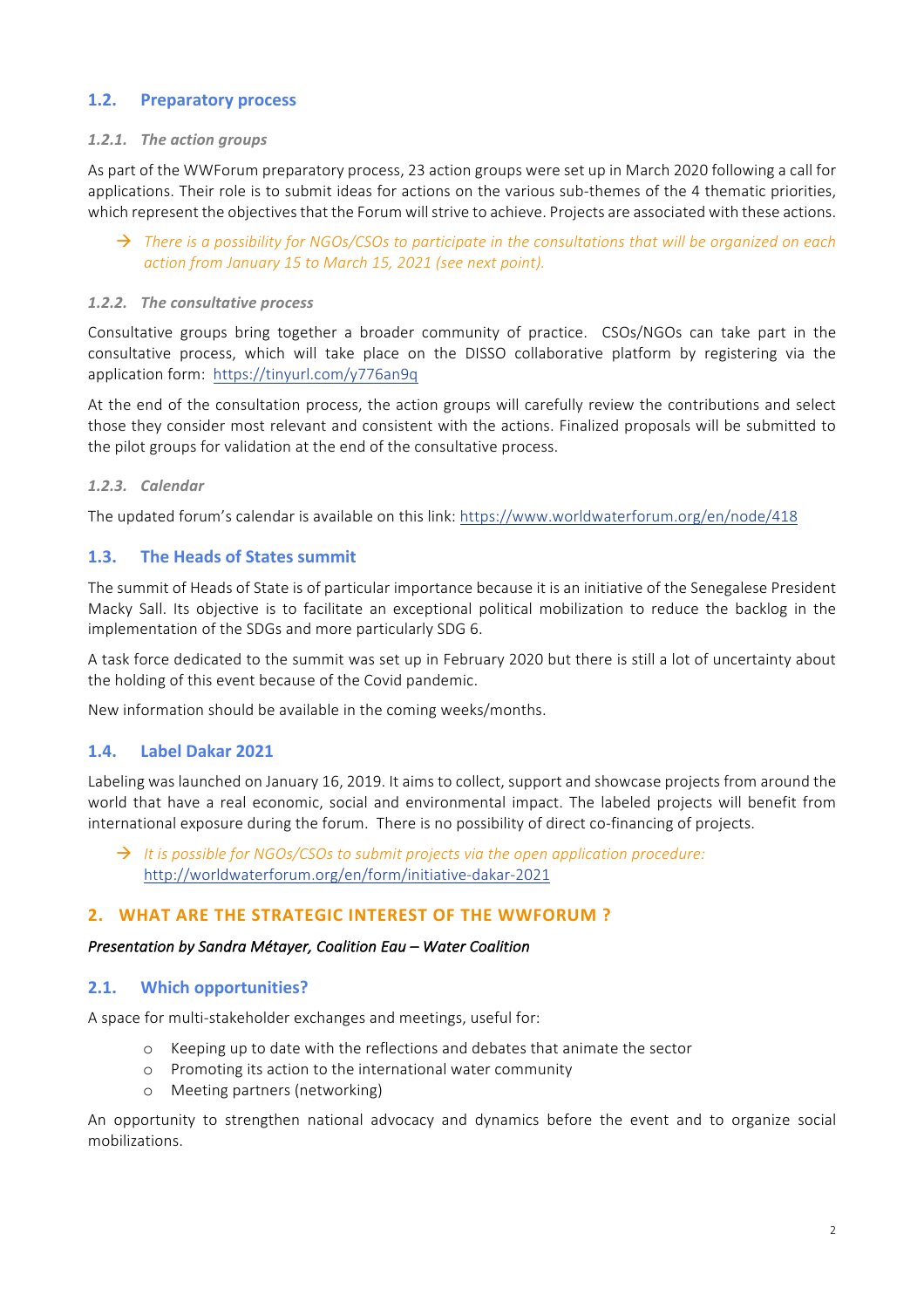## **2.2. What are the limits?**

The legitimacy of the WWForum is contested because it is organized by the World Water Council, which is not a UN institution (and is perceived by some organizations as being close to multinationals). In addition, its financial cost is very high (several million euros).

On the other hand, the Forum has a weak political impact (ministerial declarations) within the context of a very fragmented international water sector.

## **2.3.** What strategic interest?

The Forum is for the first time an "African" forum. Moreover, with the Heads of State Summit, there is a real desire to give a political dimension to the forum.

However, uncertainties remain regarding financing and organization.

## **2.4. What can an NGO/CSO do during the WWForum?**

- Get involved in preparatory processes: action groups, advisory groups, preparation of sessions, etc;
- $\bullet$  To be a speaker in one or more session(s);
- Participate and facilitate the participation of partners (local authorities or CSOs, citizen representatives, etc.);
- Hold a stand in the exhibition space or be present on a collective stand;
- To have one or more field projects labeled;
- Share its expertise, productions, etc. on the stands or during animations/sessions;
- Organize other mobilizations (events, demonstrations, exhibitions, etc.) ;
- Conduct political advocacy (Summit of Heads of State, national advocacy).

## **2.5.** Possible Supports for CSO Participation

#### For previous Forums:

• A more or less well-organized sponsorship process

#### For this Forum:

- No information on the sponsorship process
- Seek support from cooperation partners: multilateral (ADB) or bilateral donors (AFD, USAID, etc.).

If you are interested in participating, please let us know at: butterflyeffectcoalition@gmail.com

## **3. THE ALTERNATIVE WWFORUM**

The Alternative WWForum takes place in parallel to the WWForum

#### **3.1. Objectives**

- To denounce the non-legitimacy of the World Water Council and its links with large water corporations,
- To denounce the World Water Forum as a mercantile space for multinational water companies.
- Challenging the solutions put forward at the World Water Forum involving the private sector
- Defending a vision of water as a common good
- To denounce national issues (for example, in Senegal: awarding the water distribution affermage contract to SUEZ); pollution of groundwater and runoff water in mining areas; conflicts in the Niayes area between producers ; market gardeners and mining companies ; water shortage in Dakar...)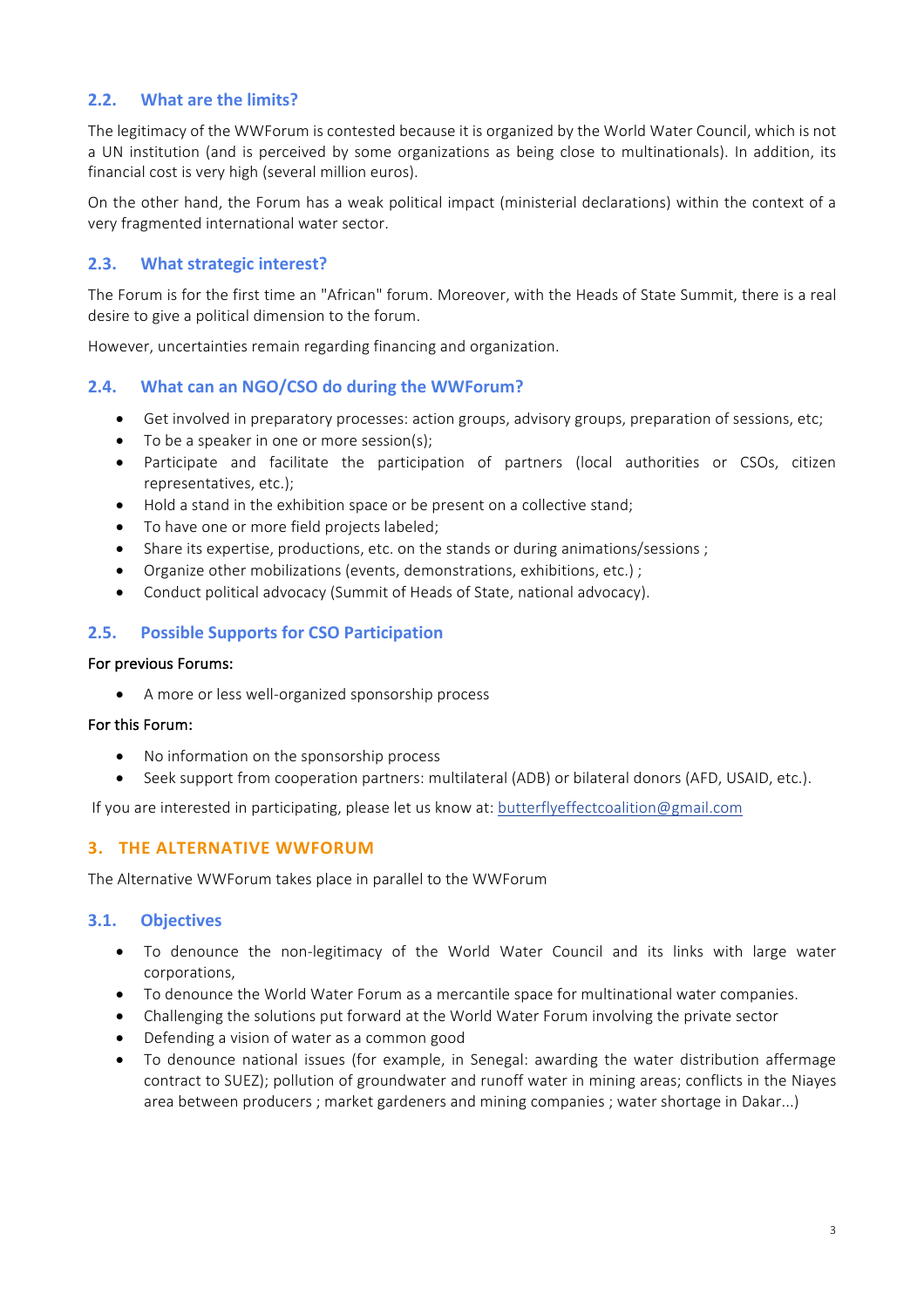## **3.2. Organization and participants**

A first consultation meeting involving various associations was held in June 2019. The participants in the alternative forum are mainly associations and citizen movements, academics and activists who organize marches, demonstrations and thematic sessions where they bring initiatives and alternatives.

The Water Coalition and ISW have, to date, little information on the organization of the Alternative World Water Forum.

## **II PRESENTATION OF CSOS' IMPLICATION**

### 1. THE BUTTERFLY EFFECT'S IMPLICATION

#### *Presentation by Anne-Catherine Mercuri, International Secretariat for Water*

The Butterfly Effect Steering Committee has developed an action plan with 2 objectives for the World Water Forum: 

- Ensuring CSOs participation in the World Water Forum
- Making the voice of CSOs heard at the Heads of State Summit

To do so, the Butterfly Effect has planned its agenda for the forum:

#### Before the Forum:

- Coordinate the participation of the Butterfly Effect in the thematic preparation process of the WWForum
- Facilitate the development of common messages and political influence
- Inform members, share information within the network.
- Build bridges and facilitate the participation of other CSO movements and organizations

#### During the Forum:

- Participate in WWForum activities and disseminate BE's messages.
- Provide visibility to BE members during WWForum.
- Advocate for a more inclusive WWForum
- Make the voices of CSOs heard at the High Level Political Summit (Heads of State Summit)

#### After the Forum:

- Disseminate the results of the WWForum
- Follow-up of the concrete implementation of the decisions resulting from the high level political summit
- Coordinate concrete advocacy actions at the local level, through its members.

#### Several NGOs/CSOs of the Butterfly Effect are members of the World Water Forum action groups: see the *mapping in slide 22 of the PPT presentation.*

#### **2. SENEGALESE CSO IN THE WWFORUM**

#### *Presentation by Ndongo Mané, project manager for the POSCEAS (Water and sanitation CSOs national platform)*

#### **Presentation of the POSCEAS**

The POSCEAS is a platform, created in July 2018, bringing together Senegalese CSOs active in the water and sanitation sector

The creation of POSCEAS is part of a context of challenges around access to water in sub-Saharan Africa.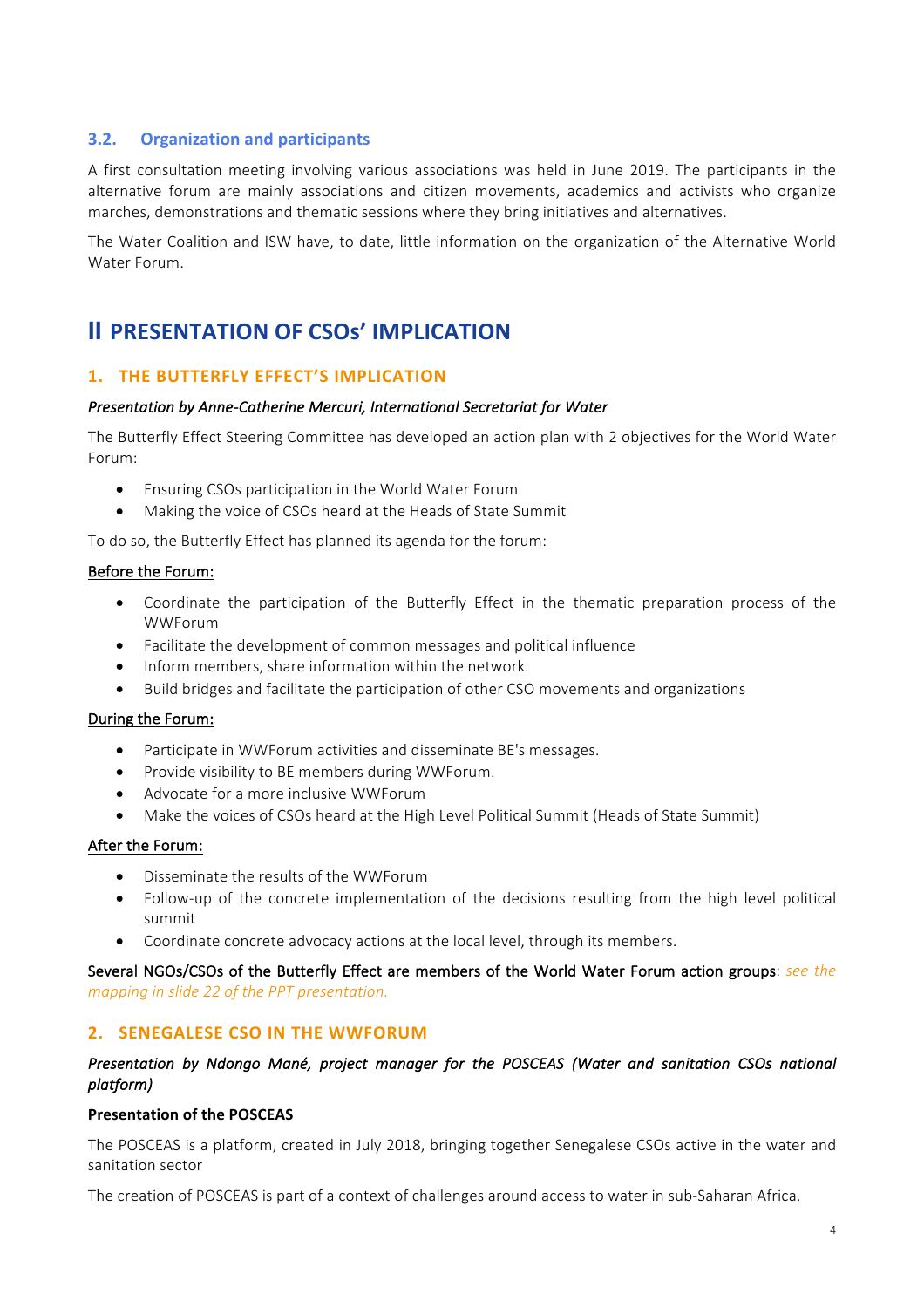See the list of POSCEAS members on slide 27.

## **POSCEAS' expectations of the World Water Forum**

Several expectations:

- Mobilization of decision-makers (States, institutions, local authorities) and of development actors
- Creation of advocacy opportunities at the international/regional/national level
- Make the voice of all Senegalese actors in the WASH sector heard
- Awareness raising, mobilization of populations on the issues of the World Water Forum;
- Setting up of a civil society stand.

## **Positioning and actions of POSCEAS**

The POSCEAS participated in the preparatory committee for the implementation of the Senegal Sanitation Stakeholders Consultation Framework under the aegis of the Sanitation Directorate.

In addition, the POSCEAS integrated in January 2019 the World Water Forum organizing committee and participated in the various exchanges and initiatives related to the forum.

Other actions carried out in connection with the World Water Forum :

- Participation in exchanges and discussions on the concept of the "Dakar 2021" initiative (fostering practical commitments for labeled projects) under the aegis of the Preparatory Committee of the 9th World Water Forum.
- Participation in the Launch of the 9th World Water Forum (kick off meeting) in June 2019
- Co-organization of Workshop 8 for experience sharing and strengthening African civil society groups in the water and sanitation sector (Water Coalition, SWA, Congad, SPONG): "On the Road to Dakar 2021: Mobilizing NGOs/CSOs in Water and Sanitation in the Sub-region to Achieve MDG 6" (June 2019).
- Mobilization of the POSCEAS members to register for the 9th World Water Forum Action Groups

Other activities at the national level have been carried out by POSCEAS (see slides 29 to 32).

## **3. YOUTH ORGANISATIONS IN THE WWFORUM**

## *Presentation by Fatimatou Sall, Youth Representative in the SAI International Steering Committee of the 9th World Water Forum, President of the Association of Young Professionals in Water and Sanitation of Senegal (AJPEAS)*

Youth organizations are involved in the preparatory process of the World Water Forum. They are present in the different working groups (pilot groups, action groups and consultative groups) to ensure that their concerns are taken into account and they participate in the development of several preparatory activities to ensure an efficient contribution to the forum. Youth-led projects are also being submitted to get labelled under the Dakar 2021 initiative. Youth will also be mobilized in the implementation of the recommendations that will result from the Forum.

## At the kick-off meeting of the 9th World Forum, the youth organized a side event called Kick off of the youth which identified the following areas of intervention:

- Promotion of science and youth-led initiatives
- Promoting youth leadership
- Communication and social mobilization on the road to Dakar 2022.

## **Current initiatives are:**

Organization of satellite events in collaboration with youth delegates to :

- Identify the priorities and recommendations of the youth on their way to Dakar
- Sharing best practices and youth projects in the field of water and sanitation that can contribute to the Dakar 2021 initiative.
- Learn from good practices from past events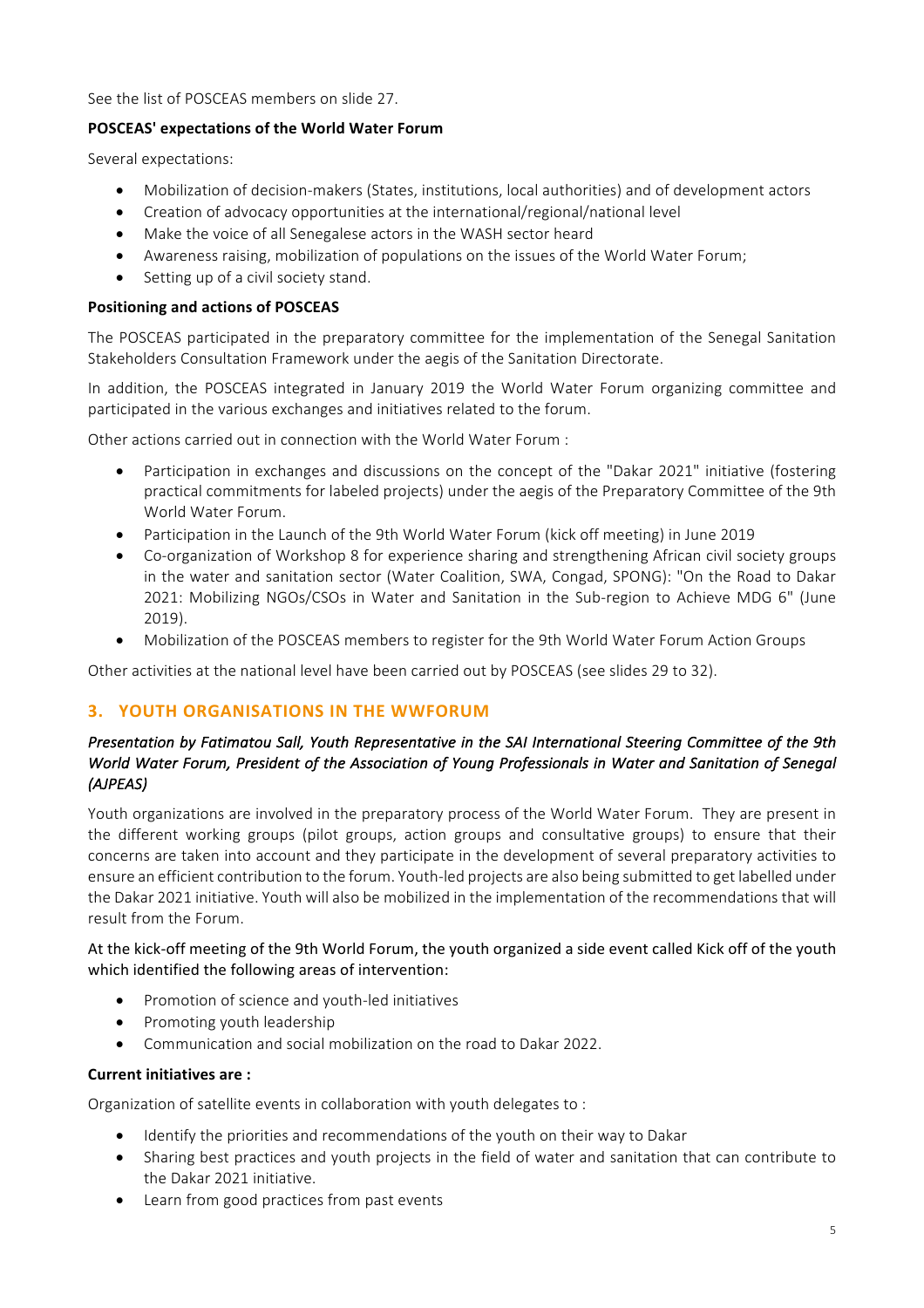Strengthen collaboration and exchanges between young people

Preparation of a youth mobilization strategy with the Executive Secretariat of the 9th World Water Forum which aims to:

- Ensure a diverse representation of the world's youth
- Work for intergenerational dialogue
- Strengthen the scientific, technical, entrepreneurial, managerial and leadership capacities of young people
- Supporting and valuing youth initiatives to improve water security around the world.
- Initiate a youth ambassador program in the implementation and follow-up of the forum's orientations.
- To carry the legacy of the Forum by committed young ambassadors playing their full role in innovative approaches to improve access to water and sanitation etc.

It will be a matter for the youth to implement the recommendations made, not only during the 9th World Water Forum but also during other major events such as the African Water Week. It will also be a question of taking into account the problems identified during the youth kick off meeting on inequalities of access, capacity building of young people, their better involvement in the governance of the sector...

## **III** OPEN DISCUSSION

## *Q: Could the postponement of the World Water Forum to 2022 open the door to a better involvement of American (and especially Latin American) CSOs in the forum?*

A: It is true that in the action groups, Latin American CSOs are not mobilized, but other types of actors are. We are entering a new phase of the preparatory process with the consultation: new guidelines will soon be sent out by the World Water Forum. New door of opportunity for Latin American CSOs to participate in the programming.

## *Q: What do you think of the idea of setting up a common civil society stand?*

*A: Good idea, this stand would provide a space where members of the Butterfly Effect could meet and would give* everyone a place to position themselves in the forum and promote Butterfly Effect messages (to be discussed in the Butterfly Effect Steering Committee).

## *Q:* We need to present a united front at the Forum. Is there an opportunity to organize a global CSO event at the Open Forum in Dakar?

*A: Including a CSO event prior to the Forum may be interesting to make presentations on important issues or to* make a civil society declaration (to be discussed in the Butterfly Effect steering committee).

### *Q: Are there any common advocacy issues that will be taken up by the Butterfly Effect movement at the World Water Forum?*

A: At the level of the Steering Committee of the Butterfly Effect, we think that a Position Paper (with demands and expectations) for the summit of Heads of State is relevant. Including a common advocacy work before the *Summit.* It may also be interesting to do another online workshop to prepare these positioning messages, the *participants will be informed.* 

## *Q: What link can there be between the involved in the regular Forum and those that are engaged at the level*  of the global alternative forum?